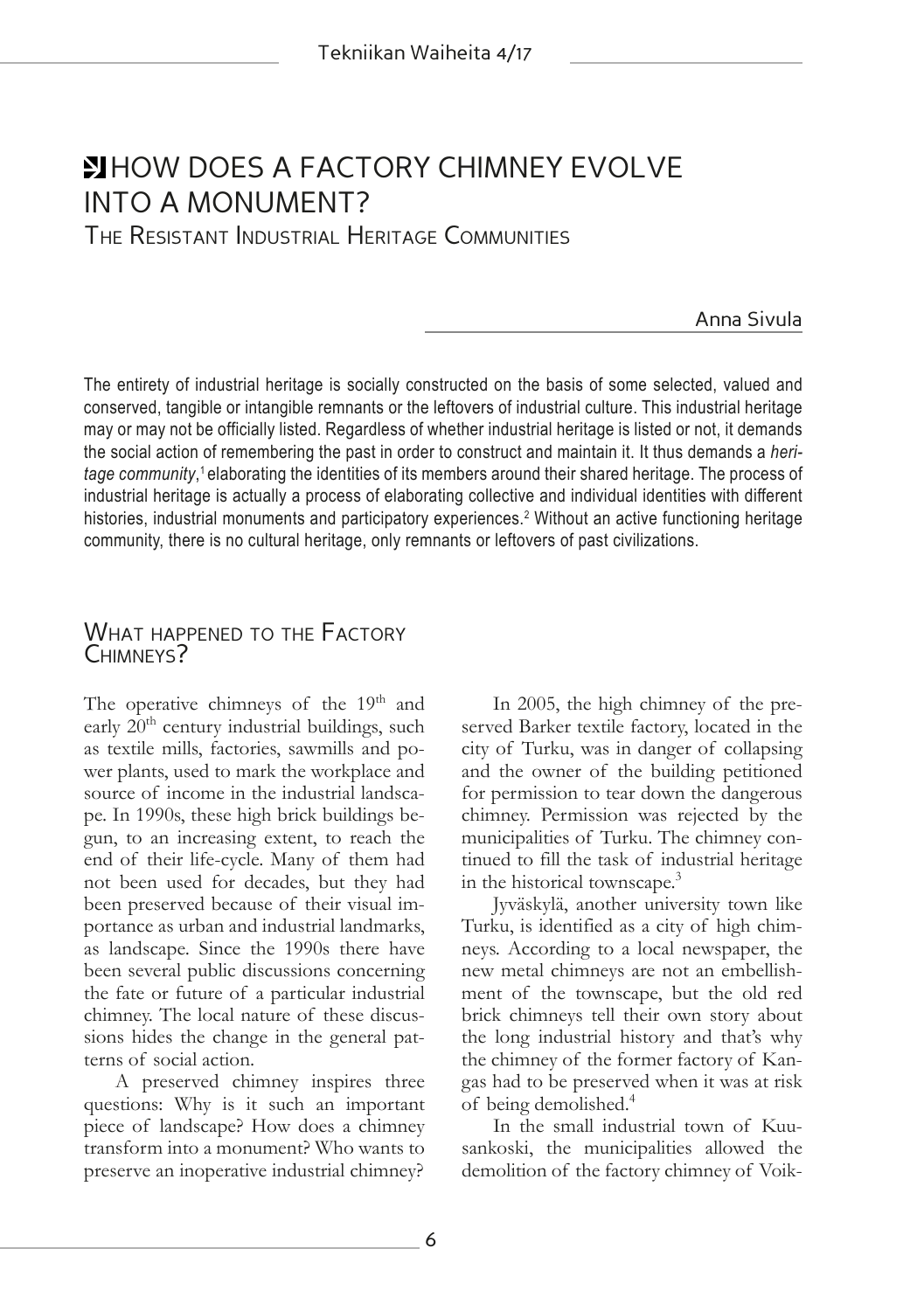kaa paper mill, despite the fact that it was regarded as worth preserving because of its historical value. The chimney was then demolished with explosives. Soon after the demolition of the chimney, the factory was closed. The demolition process of the chimney became a historical symbol of the de-industrialization of Voikkaa.5

In Hamina, in 2014, the 136-meter-high brick-chimney of the former paper mill of Summa had been unused several years. The bricks were weathered and had begun to crumble and the whole chimney was at risk of collapsing. The newly built Google data-centre, located in the area of the former paper mill, was in danger of being demolished by a collapsing chimney and the chimney was thus demolished for safety reasons, although it had earlier been listed as industrial heritage. According to a researcher from the regional museum, the chimney had been a well-known symbol of work and industry in the region of Kymenlaakso. It had also been remarkable element of the landscape and of historical importance. Yet, it was not preserved.<sup>6</sup> In Tampere, the most important industrial heritage city in Finland, an 80-meter-high chimney was not completely demolished in 2005, but only lowered, for safety reasons. The latest addition to the chimney height, built in the 1970s, was removed, however, and the older parts were preserved.7

In 2015, the locals of Viiala, Akaa, intensively discussed the factory chimney in national newspapers. Viiala is a small factory town, known as 'the village of three chimneys', one of which was threatened. The head of *Viiala-seura*, a local historical society, publicly defended the 60-year-old chimney of the local plywood mill. Its preservation was defended on the basis of two main arguments. Firstly, the chimney was a symbol of local industrial heritage, and secondly, it was important to the local identity. The locals demanded the chimney be preserved, even if the factory around it had to be demolished. The local municipalities did not grant the factory owner permission to demolish the chimney.<sup>8</sup>

In Tampere, there was a case of a low chimney of a metal surface treatment workshop in 2007. In this case, the process passed quietly, without much public discussion or complaints. The chimney had been, due to some mistakes made in the mapping of local cultural heritages, listed as an important landmark of the townscape of Northern Tampere, but actually, the listed building should had been another chimney, standing nearby. The municipalities granted permission to demolish the chimney in this case. The building was, however, documented properly before demolition. Permission to demolish the chimney was granted in agreement with the regional museum. According to the regional museum, the chimney was in too bad of shape to be preserved.<sup>9</sup>

In Kouvola, the town municipalities denied the demolition of the old chimney at the Kymintehdas steam power plant. The buildings were not yet preserved. The municipalities argued for the mapping of the valuable industrial heritages of the area, before any decisions could be made. According to the representatives of Kouvola municipalities and the neighbours of the building, the factory, especially the chimney, were important symbols of the industry of Kouvola and valuable representations of both cultural and industrial history of the region. $10$ 

In 2017,  $UPM<sup>11</sup>$  was granted permission to demolish the 70-meter-high chimney from power plant building of the former Laitakari sawmill in Martinniemi, Oulu. According to a representative of the owner of the site, the buildings were unfortunately in too bad of shape to be preserved and the area was needed for current industrial use. In 2013, the sawmill buildings had been preserved because of their local im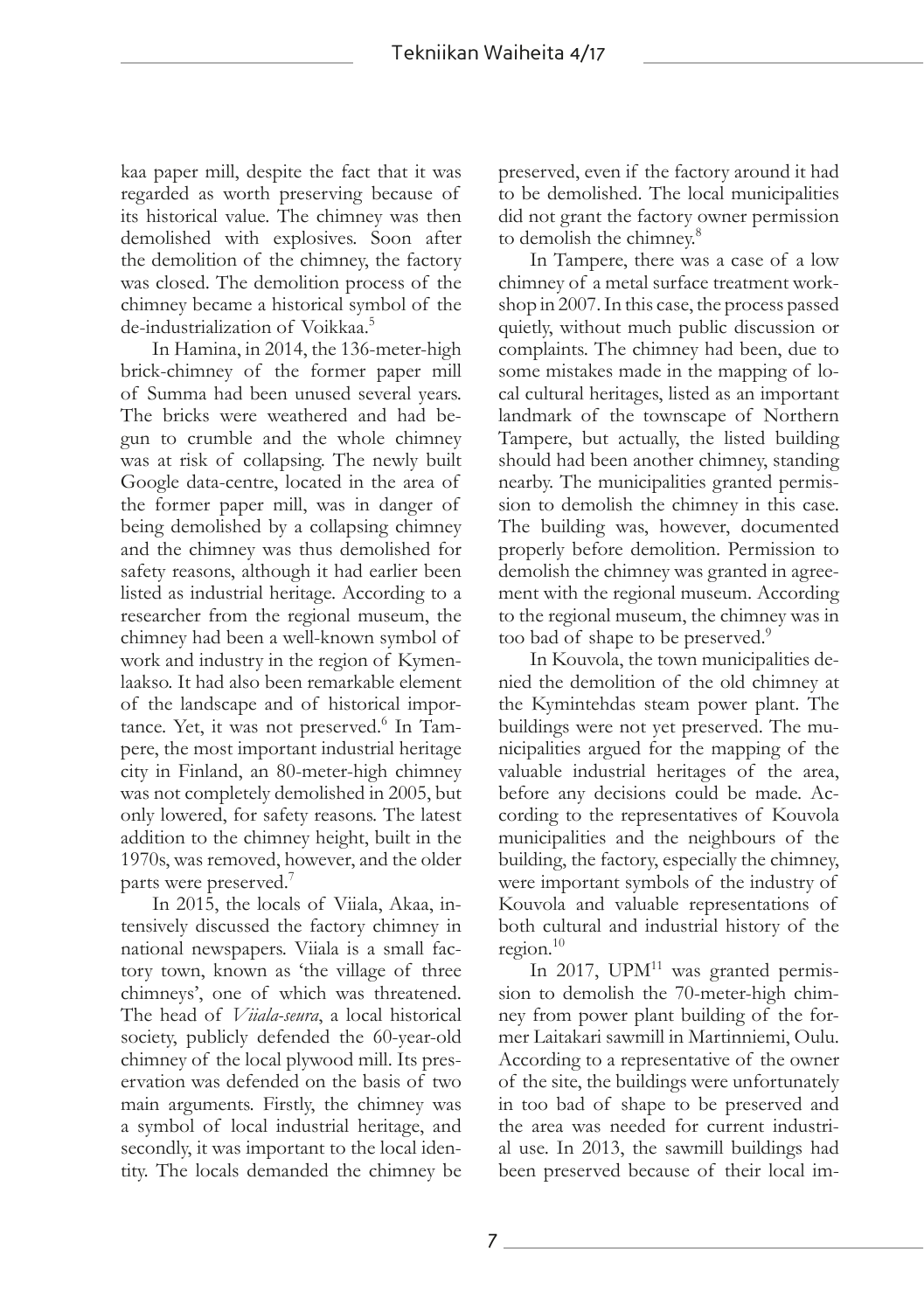portance, however, their preservation was dismissed by the Supreme Administrative Court in 2016. The permission to demolish the buildings was granted despite local resistance. After the case was closed in the Supreme Administrative Court, the local community's resistance to the decision continued in a regional newspaper. The village community also publicly demanded the preservation of the sawmill chimney in an internet campaign that had 500 participants.12

The Finnish industrial heritage communities actively took part in the public discussions on the fate of the historical industrial chimneys. It seems that the chimney was, in many cases, an important element of industrial landscape and was connected to the identity of a place.

## The Transformation of Industrial Culture and the Emergence of Industrial **HERITAGE**

Since the 1960s, many industrial cities and regions in Europe, the Americas and Australia, have experienced a period of steady de-industrialization. Fewer Industrial Heritage Sites than ever produce anything. These sites have lost their original purpose and function, and now act only as monuments. In the UK, for example, the mining activity at the World Heritage Listed Mining Landscapes has ended. At other industrial World Heritage sites, such as the textile centres, obsolete technology and global competition have led to the closure of many mills.13 Industrial heritage emerged later in the countries, where the process of de-industrialization came later on. For example, in Spain and Portugal, the awareness of industrial remnants awoke later than in other European countries, because de-industrialization started no earlier than the 1980s.14

Since the 1980s, because of the accelerating de-industrialization of Europe, the reserve of potential industrial heritage sites has increased. Industrial heritages are listed globally by UNESCO, while national, regional and local public lists are maintained by official or semi-official heritage authorities. In 2008, there were 41 industrial heritage sites on the UNESCO list of world heritage<sup>15</sup> and by January 2018, there were a total of 91. When factories, ports and mines close, they do not transform into industrial heritage overnight, rather it involves a process. Heritagization, in short, is the practice of transforming outdated cultural leftovers from useless waste into historical monuments, in an inclusive process of cultural heritage.<sup>16</sup> Since the 1990s, the municipalities in Nordic countries have treated tangible and intangible industrial heritages as resources, however, most of the locally, regionally of nationally listed sites never enter the UNESCO World Heritage list.<sup>17</sup>

The complexity of the huge remnants of industrial culture and the problems that hazardous leftovers may cause to their ecological surroundings, have awoken new questions regarding future re-use politics.<sup>18</sup> Not all historical mining landscapes can be preserved and the conservation of industrial heritage will in future be conducted in terms of regional or local regeneration plans.19 As Swensen and Berg (2017) have pointed out, the re-use of wide and complex industrial landscapes must be planned not only from the museum perspective, but in an 'adaptive' way.20

During the 2000s, the regeneration of former industrial sites, particularly for tourism, has become one of the strategies of economic and social improvement for de-industrialized regions and communities. According to Swensen and Berg (2012), for a site to be a valuable resource in urban planning, an industrial building must not be a listed or designated cultural heritage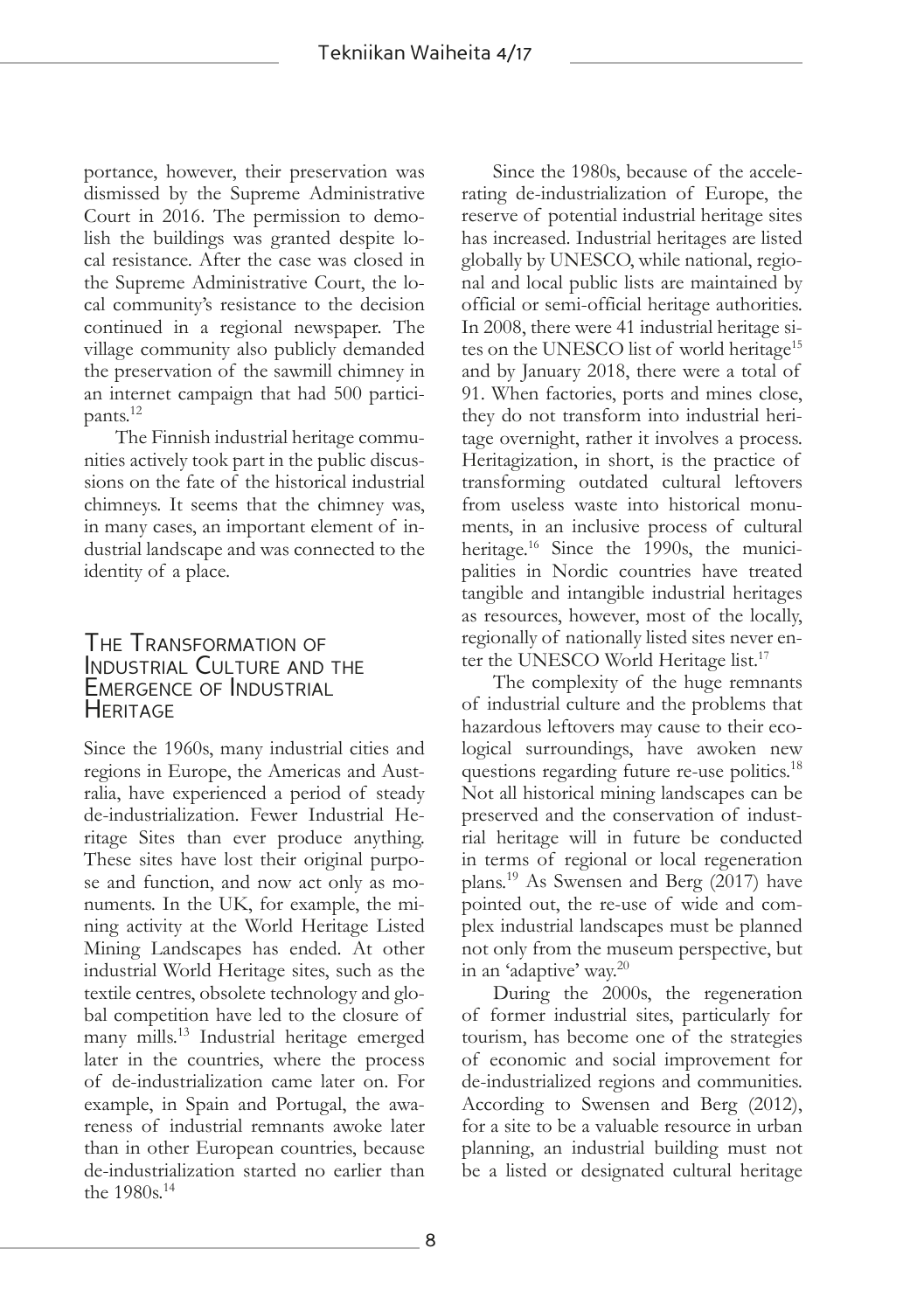site. The successful Norwegian cases they studied were, however, on the municipal level, treated as valuable assets in urban development.<sup>21</sup>

# The Shaping of the Concept and Academic Approaches

The idea of cultural heritage consisting of monuments<sup>22</sup> has dominated the understanding of industrial heritage from the beginning. The concept of industrial heritage emerged relatively late, although the early heritagization of industrial remnants can be found in the US and Europe from as early as the  $19<sup>th</sup>$  century.<sup>23</sup> In the 1960s and 1970s, national cultural heritage movements were seen throughout Europe, in the United States and other parts of the world. The long discussion on the authenticity of acceptable change of heritage sites dominated the field of cultural heritage, including industrial heritage, from the 1980s. This dialogue reached its apex in 1994 with 'the Nara document on authenticity'.<sup>24</sup> Further, the theme is somehow represented in almost every study on cultural heritage and cannot be overlooked.

The major developments in the aca-

demic study of industrial heritage have taken place within the discussions on industrial archaeology and cultural heritage in general. They are concerned with the politics and concepts of heritage <sup>25</sup>, integrity and authenticity of industrial heritage 26, Industrial

The chimney of Porin Puuvillatehdas, is no longer operational as it was in the 1920s. Today the chimney is a part of the industrial landscape and one of the symbols of the industrial past of Pori. Picture: Satakunnan museo.

world heritages of UNESCO<sup>27</sup>, participatory practices of industrial heritage communities <sup>28</sup>, and recently, virtual heritages. Industrial heritage issues have recently been related to the  $re$ -use<sup>29</sup>, especially touristic re-use of industrial sites $30$ , identities and resilience of heritage communities and the sustainability<sup>31</sup> of Industrial Heritage sites in particular.<sup>32</sup>

The practice of industrial archaeology is rooted in 1950s Great Britain. The concept of industrial heritage has come a long way over the last 50-plus years. The first International Conference on the Conservation of Industrial Monuments was held in England at Ironbridge, Shropshire in 1971. The subject matter of the conference was, in the 1970's, mostly understood in the terms and with the concepts of industrial archaeology. The concepts and research tradition of industrial archaeology is still present in the field of industrial heritage research, especially when it comes to tangible remnants of industry. 33

The conceptual and methodological approach of industrial archaeology has, like the concept of cultural heritage in general, been around since the 1960s and expanded with the ideas of memory, identity, landscape, and the emphasis on the cultu-

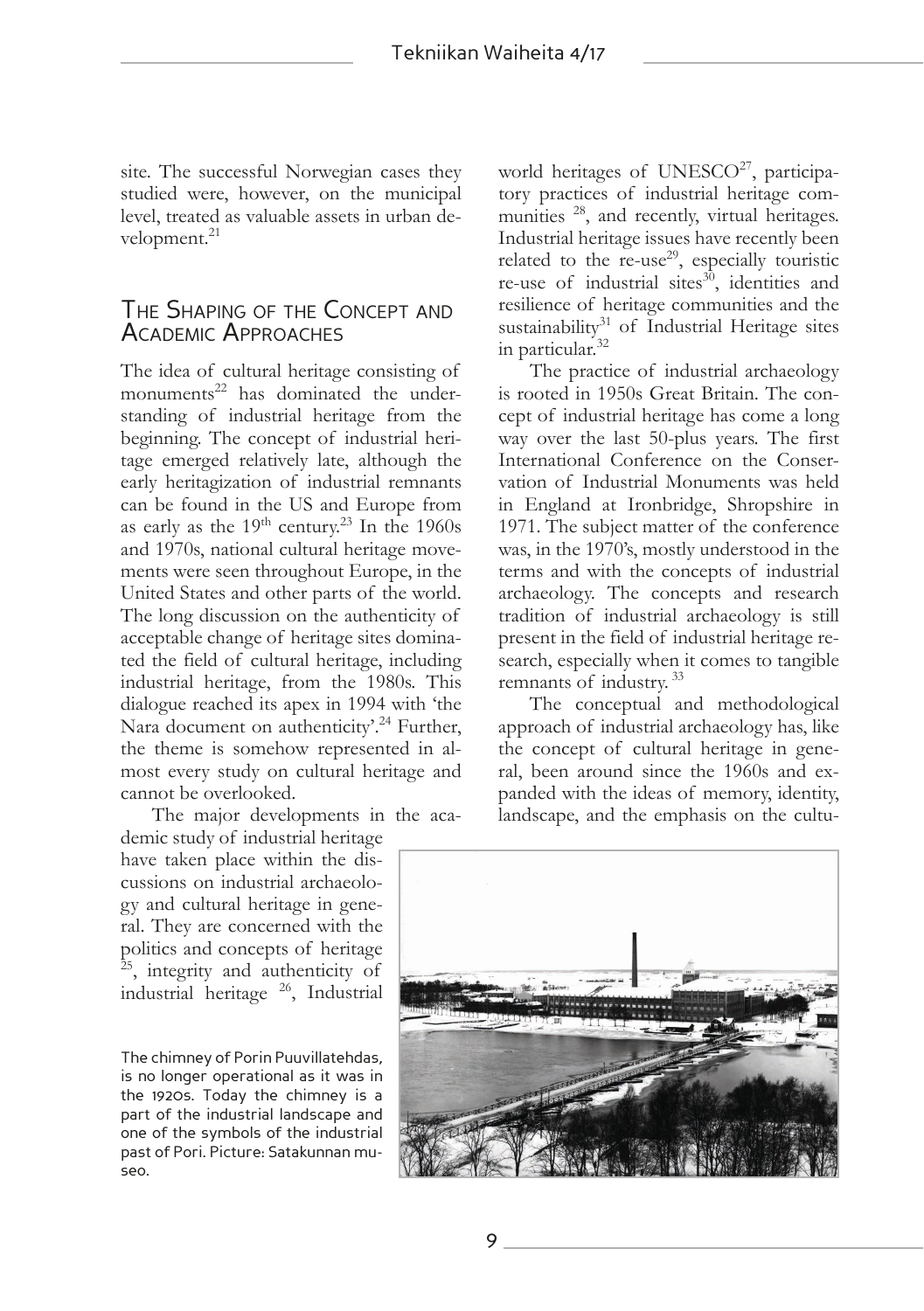ral, social and economic uses and re-uses of heritage. In Sweden, Marie Nisser and Gunnar Sillén started the discussion of *industrial memories* (*industriminnen*) as early as  $1968<sup>34</sup>$  and during the 1970s, the new concept spread to the other Nordic countries, especially to Norway and Finland. *The Third International Conference on the Conservation of Industrial Monuments*35 , held in Sweden in 1978, replaced the notion of *Industrial Archaeology*36, that had previously dominated the discussion, with the different, broader concept of 'Industrial Heritage'. Over the long term, this appears to be a turning point in the conceptual history of the remnants of industrial history. In the same conference *The International Committee for the Conservation of the Industrial Heritage* was officially established. The institutionalization of industrial heritage was carried further by the establishment of many national subdivisions of TICCIH during the 1980s and the 1990s.<sup>37</sup>

In the early 1970s, practically only the material remnants of the early and extinct branches of industry were considered historically meaningful monuments. During the 1980s, however, more and more intangible items, traditions, oral histories and other immaterial remnants of industrial culture, became valued as industrial heritages. Since the late 1970s, industrial heritage has been understood merely in terms of cultural history, milieu and landscape, rather than isolated factory buildings or machines.38

The idea of industrial heritage has changed since the 1950s. Today, the notion no longer refers simply to an individual old industrial building or other tangible object. Since the 1980s, machines, buildings and infrastructures, industrial traditions and other cultural remnants have been included in industrial heritage, and industrial heritage currently consists of both tangible and intangible evidence of past industrial cultures. The notion of industrial heritage in the

2000s covers the complex historical, social, cultural and economic process, conducted by a network of various official and unofficial actors, and the continuously changing identities and memories of the heritage community.

It is worth mentioning that the research traditions of industrial and other cultural heritages vary according to different languages.<sup>39</sup> There seems to be a stronger emphasis on the national identities in the European countries using the key concept of '*Patrimoine*' or '*Kulturarv*', than in Englishspeaking countries, using the key concept of '*Heritage*'. These language-related differences demand further research of the various national research traditions.

# Shifting the Focus from Industrial Monuments to Industrial Landscapes

In the late 1980s and 1990s there was a trend in Europe and in the US towards *Industrial Landscapes*. According to Ingold (1993), human life is a process that involves the passage of time, and the life process is also a process of the formation of the landscape in which people have lived.<sup>40</sup> Considering industrial heritage mainly as landscapes and cultural environments is still, in the late 2010s, a widely accepted approach. The industrial landscape has become a complex problem, which urban planning must sol $ve.<sup>41</sup>$ 

The landscape has not totally replaced an individual remnant or monument. The landscape has, however, become an inevitable context of the heritagization of industrial buildings. Recently, there has been a trend towards more and more abstract conceptualizations of industrial heritages as socio-cultural resources of the local, regional and virtual communities. One of the up-and coming industrial heritage discus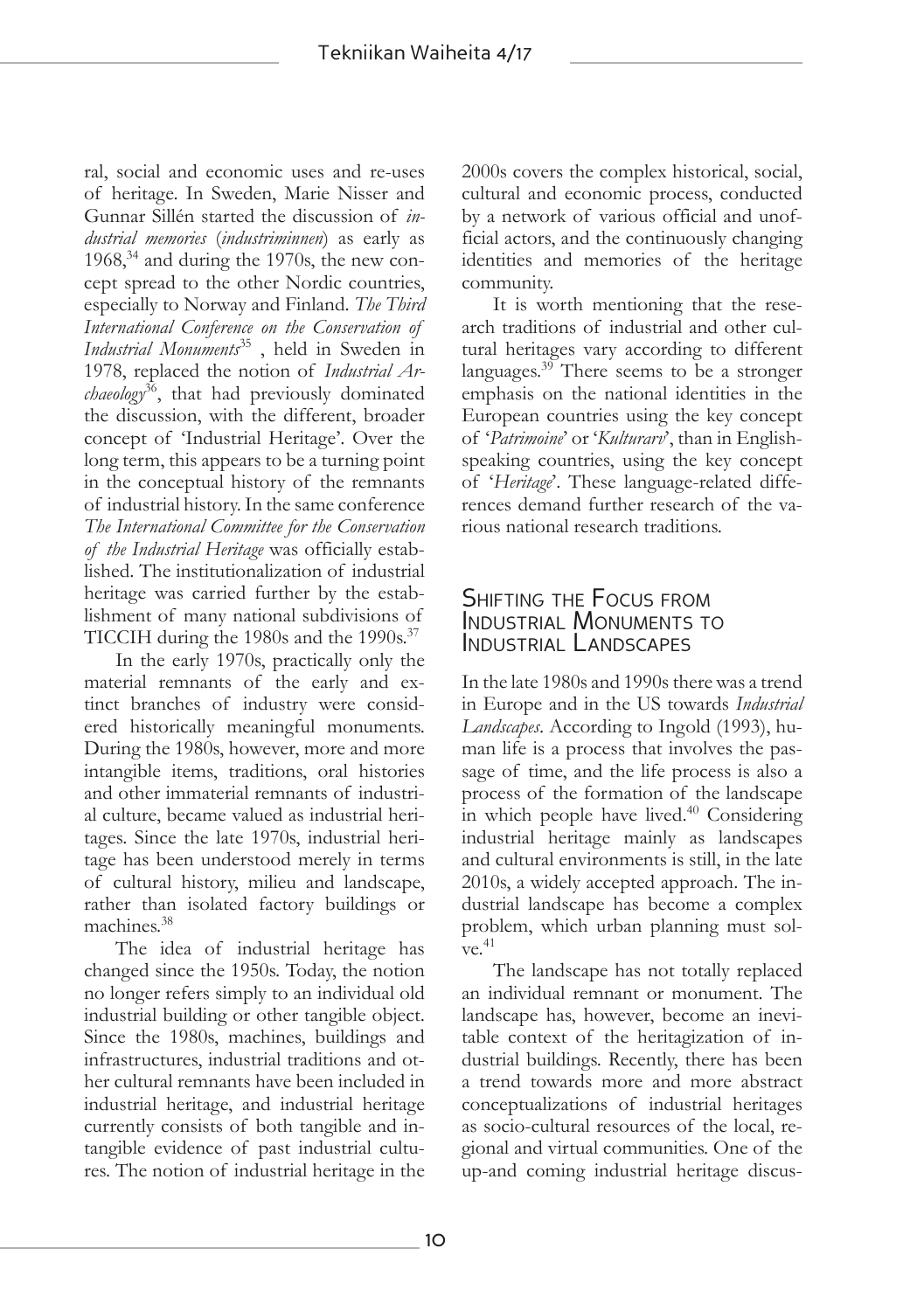sions is concerned with local community engagement and the relationship between local and official authorities' understanding of heritage. The scale of the research in the 2000s moved away from the national mappings, and shifted to regional and local case-studies.<sup>42</sup> In the first decade of the 2000s the phenomenon of industrial heritage was analysed from the viewpoint of the regional and local economy, heritage management, decision-making processes and the sustainable practices of local reuse.<sup>43</sup> Another new trend is the decrease of the World Heritage related research and a turn towards more local, unofficial framing processes, as well as to communities of industrial heritage. As Christine Landorf (2009) emphasizes, the focus of the World Heritage Sites management process is restricted to a relatively narrow view of heritage value and conservation practice.<sup>44</sup> The locally highly regarded industrial monuments are loaded with economic and cultural potential. However, according to Landorf (2011), industrial heritage cannot be only a contributor to the immediate local or regional regeneration, it also needs to be a vehicle for long-term sustainable development.<sup>45</sup> One of the new issues in the field of industrial and all the other types of cultural heritages is, how does an active heritage community add to *cultural and social resilience* in the face of the challenges presented by the global environmental and climate changes.<sup>46</sup>

## Resistant local and regional **IDENTITIES**

The preservation of cultural heritage is often carried out by voluntary workers in local communities, especially if the objects are not of major national interest, non-listed and not preserved by heritage authorities. The motivation for local preservation, and for spending time and money on objects belonging to the community, is not primarily to preserve cultural heritage objects for the future, but rather to establish and maintain common social institutions in the local society, institutions, that are of vital importance to local identity.<sup>47</sup> It is important to note that the industrial heritages on the UNESCO List of World Heritage are only the tip of the iceberg. A majority of industrial heritages are listed or archived on the national, regional or local basis, and there are many potential sites and cultural remnants without any official status, yet still hold a remarkable place in contemporary collective memory. The process of industrial heritages is a process of continuous negotiations and compromises.

The recent national mapping of Spanish industrial heritage brings to light the current tensions in European industrial heritage. Policies concerning industrial sites shifted from destruction towards preservation, rehabilitation and enhancement. Industrial heritage enhancement projects became widespread in the country in the 2000s. However, a mismatch arose between institutional and academic initiatives and local communities, which exhibited widespread disinterest in or even rejection of industrial remains. According to del Pozo and González (2012), the problems are related to the utilization of industrial heritage as an economic resource without paying enough attention to the importance of industrial heritages in the movements of local memories and identities.48 In the case of Finnish factory chimneys, the resistance of the local community becomes visible.

Tim Ingold added an important perspective to the concept of landscape in 1993, when he introduced the perspective of *dwelling*: 'For both the archaeologist and the native dweller, the landscape tells or rather is a story'.<sup>49</sup> When Ingold claimed that 'the practice of archaeology is itself a form of dwelling<sup>50</sup>, he included the insti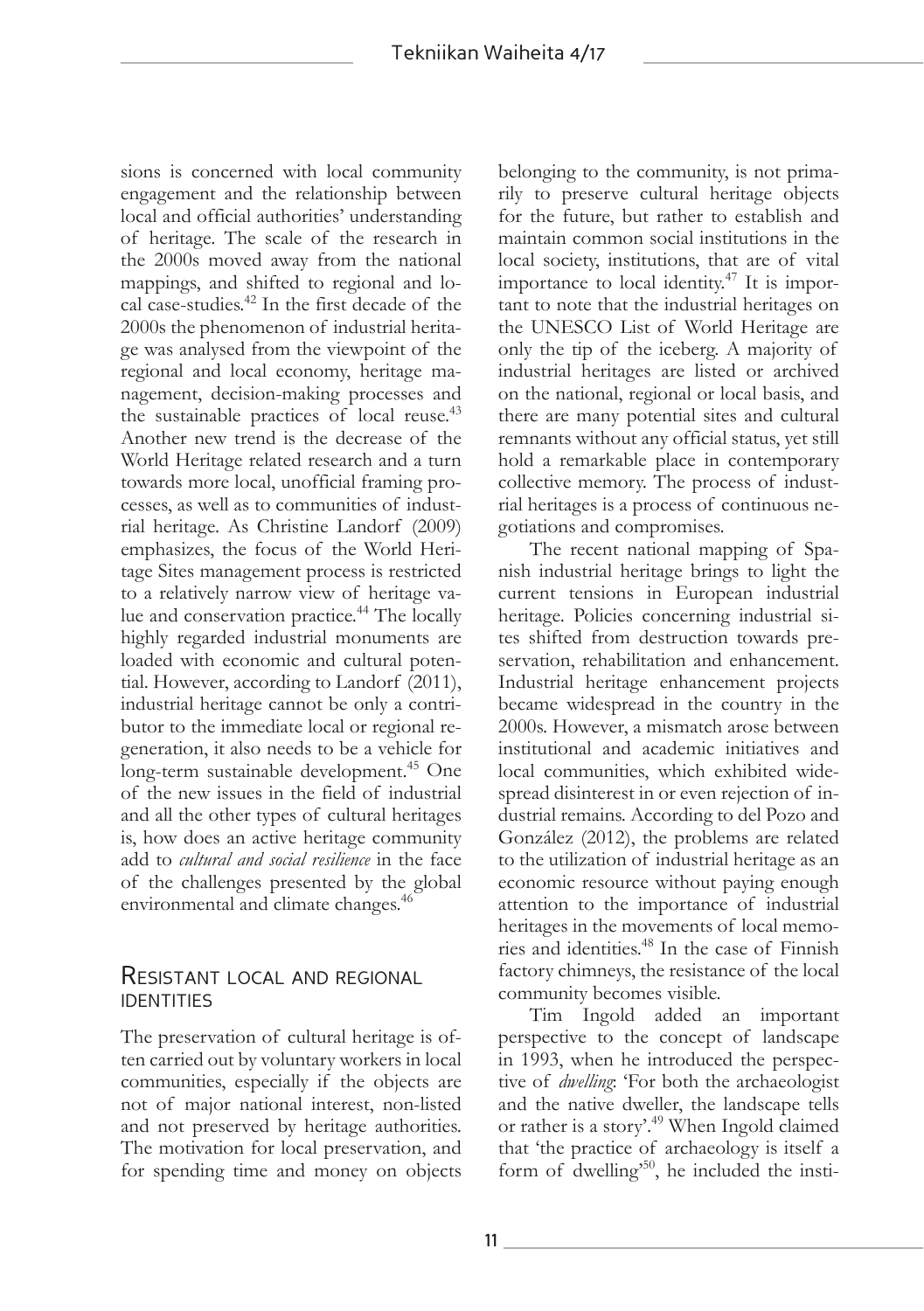tutional actors and researchers of cultural heritage along with the other dwellers of the landscape. According to Del Pozo & González (2012): 'Projects that focus on the territorial value of industrial remains might offer a potential way out of the vicious circle. They provide a more open approach to place identity and partially overcome contentious issues by encouraging local participation and by working as an umbrella under which a wide array of socioeconomic projects can thrive'.<sup>51</sup>

# Heritage Communities and the DWELLERS OF INDUSTRIAL HERITAGE

'To perceive the landscape is therefore to carry out an act of remembrance'.<sup>52</sup>

An industrial heritage community considers the remnant of former industrial activity as a trace of their own past. Instead of receiving the authorized message of an official monument, 53 an active heritage community actively maintains the *process of cultural heritage*. The cultural heritage community *monumentalizes* a certain remnant by attaching it, as a piece of evidence, to an inclusive history, shared by and among the members of the heritage community. The shared histories act as a *frame story* of the monument. This active *historicizing* enables the collective experience of participation in the *possessing* of the monument.<sup>54</sup> In other words, the heritage community is using and producing the industrial heritage in a *possessing, monumentalizing and historicizing identity work*. 55

Despite the triumph of the more abstract concept of industrial landscape, people still think in terms of individual, tangible monuments. Monuments, as artefacts, have a surplus potential to take on a life on their own.<sup>56</sup> The tangible remnants of a factory are transformed to cultural heritage *in situ* by the heritage communities. The community is not necessarily local, but it is definitely attached to a certain place and, locally or translocally participates in the place-making.

To avoid conflict, there is a need for the active inclusion of the academic and institutional actors in heritage communities. After all, the members of the board of antiquities, municipalities and academics are dwelling, side by side, with the ordinary locals within inherited items. They share histories, interpret and explain the traces of the past, and search for the sense of belonging in the social time and space, together with the other members of the active local and translocal cultural heritage communities.

In conclusion, what happened to the factory chimneys? The chimneys transformed into industrial heritage during the process of de-industrialization. They then became tangible evidence of industrial past,



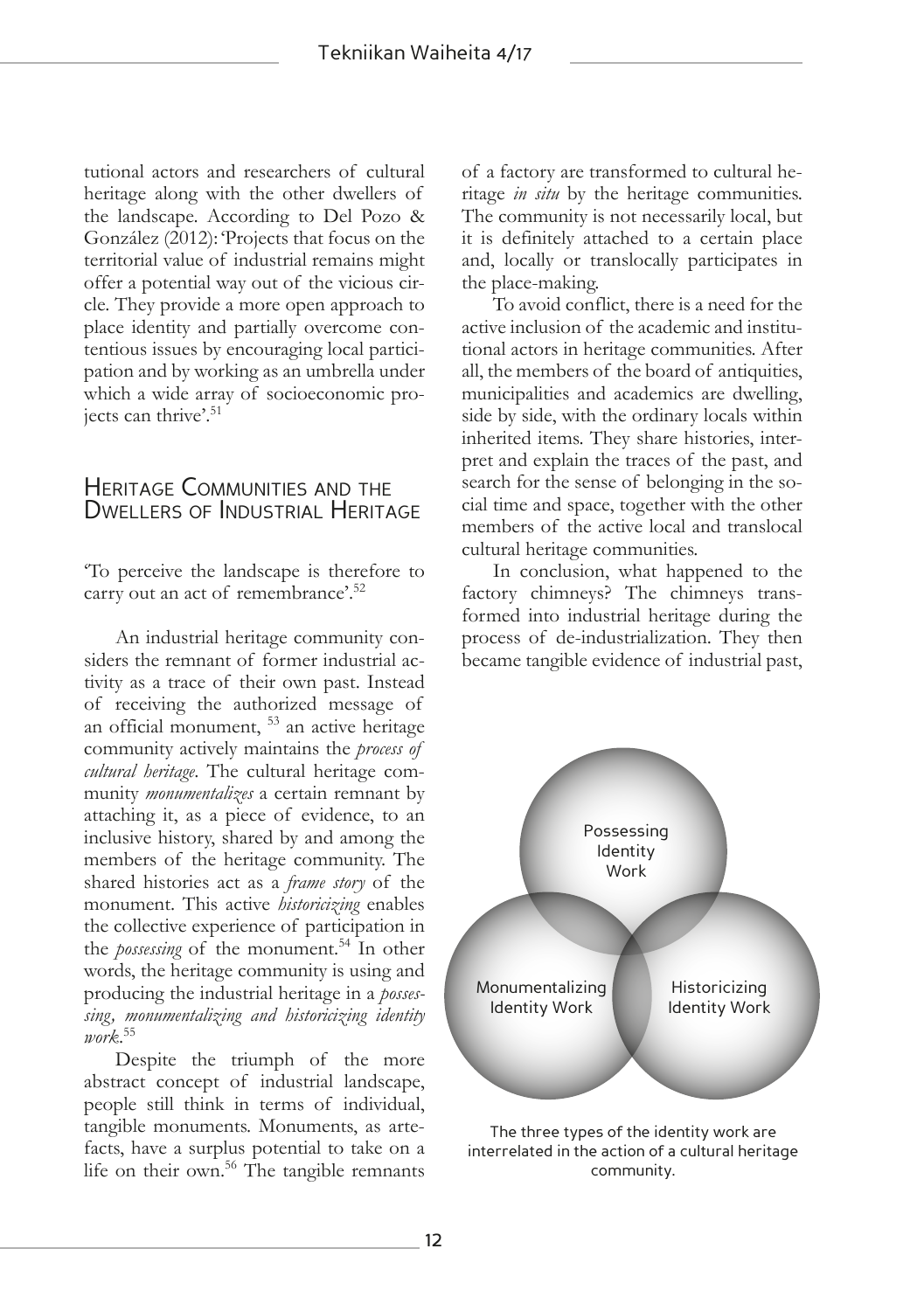The building of the Reposaari sawmill (1872– 1974) were destroyed by fire in 1995 and thr ruins of the former sawmill were demolished in 2000, however, the surviving chimney stands alone upon the contaminated soil and marks the former industrial landscape. Picture: Anna Sivula 2017

and the industrial heritage community valued them as monuments and used them as places of memory. The industrial past found its representations in the public and private histories, and the remnants of the industrial era became signified by oral and written shared histories. During the shift from industrial monuments to industrial landscapes, which in Finland seems to have taken place in early 2000's, these results of the *compromising negotiations of heritage* began to appear as landmarks of industrial heritage. This kind of partial industrial landmarks is an emergent type of cultural heritage of the 2000s. These kinds of landmarks are preserved as long as the members of the industrial heritage community share their participant experiences and perform the possessing identity work on the site.

Dr Anna Sivula is an associate professor of cultural heritage and the director of the Degree Programme of Cultural Production and Landscape Studies at the University of Turku.



VERTAISARVIOITU KOLLEGIALT GRANSKAD PEER-REVIEWED ...-........<br>v.tsv.fi/tunn



<sup>&</sup>lt;sup>1</sup> On heritage communities, Waterton and Watson 2011; Watson and Waterton, 2010;,71, 84–97; Harvey 2001, 319–338; Waterton and Smith 2010, 4–16.

 $^3$  Barkerin tehtaan piippu jää pystyyn. Turun Sanomat 15.7.2005: http://www.ts.fi/uutiset/kotimaa/1074056271/Barkerin+tehtaan+piippu+jaa+pys tyyn

<sup>4</sup>Kankaan pitkä piippu pysyy pystyssä – ainakin toistaiseksi. YLE 21.4.2010. https://yle.fi/uutiset/3-5548608

 $^5$ Tehtaan piippu räjäytetään Voikkaalla. Turun Sanomat 6.6.2005 http://www.ts.fi/uutiset/kotimaa/1074049718/Tehtaan+piippu+rajaytetaan+Voi kkaalla; Rytsä, Paavo: Voikkaan paperitehdas. YLE, 10.9.2008.https://yle.fi/aihe/artikkeli/2008/09/10/ voikkaan-paperitehdas

 $^6$  Vanha tehtaan piippu uhkasi murentua Googleväen niskaan – sai purkutuomion. YLE 16.10.2014 https://yle.fi/uutiset/3-7528658.

 $7$  Sortumisvaara – lähes 80-metristä piippua lyhennettävä pikaisesti. Tamperelainen 11.9.2015. https:// www.tamperelainen.fi/artikkeli/317498-sortumisvaara-lahes-80-metrista-savupiippua-lyhennettavapikaisesti.

 $^8$ Tehtaan piipusta sukeutui kuuma keskustelu

 $2$  Sivula 2010, 21–37; Sivula 2013, 161–165.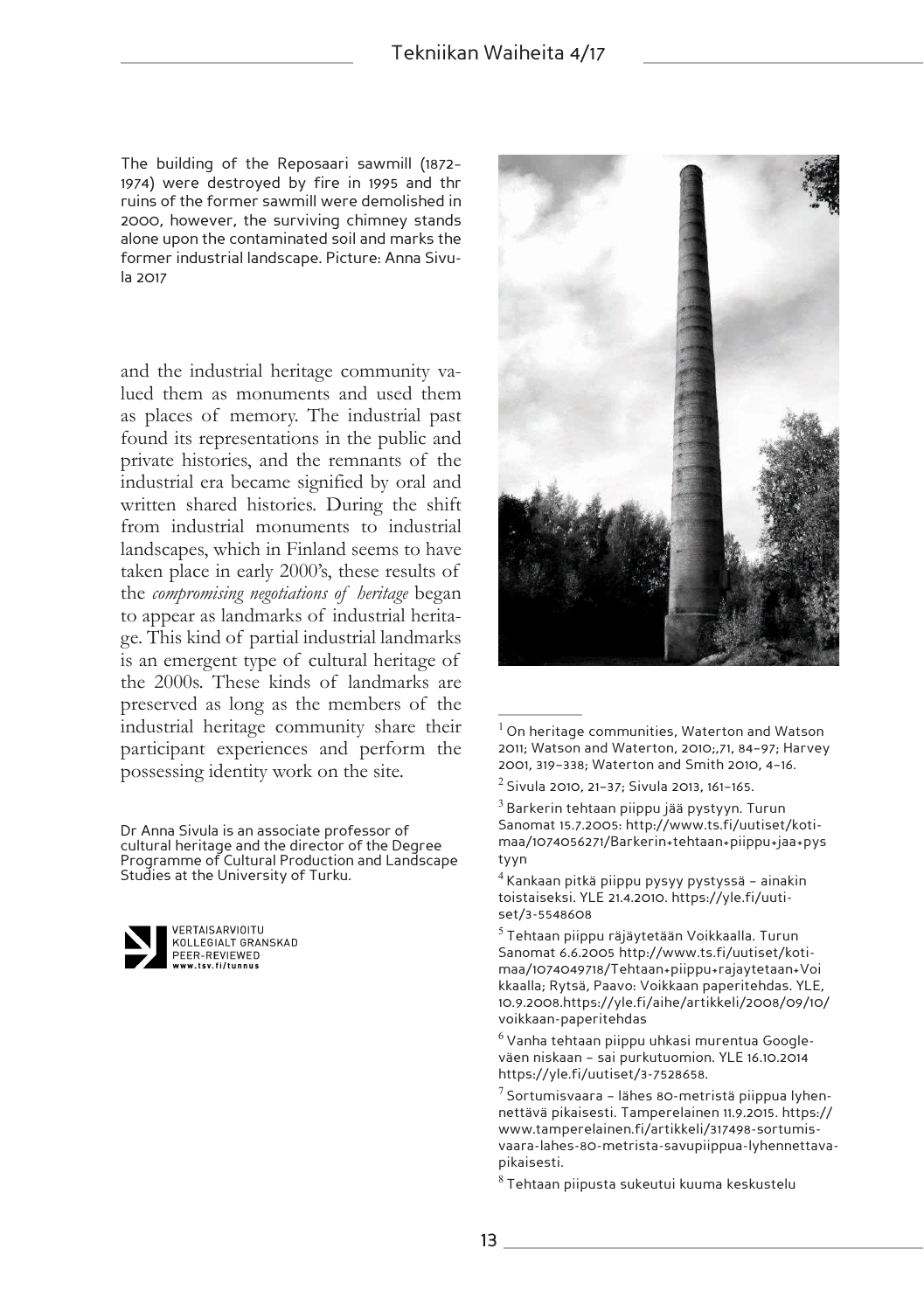Akaan Viialassa YLE 24.6.2015. https://yle.fi/uutiset/3-8101913; UPM ei saanutkaan lupaa Viialan piipun purkamiseen.; Akaan kaupunkisuunnittelulautakunta eväsi UPM:ltä luvan piipun purkamiseen perjantaisessa kokouksessaan. YLE, 26.6.2015; https://yle.fi/uutiset/3-8108821

<sup>9</sup>Tampereen kaupunki. Toimielimet. Yhdyskuntalautakunta. Kokous 12.12.2017. Poikkeamishakemus kiinteistölle 837-221-1008-9, Rantatie 9 (Kehränpuisto), piipun purkaminen. http://tampere. cloudnc.fi/fi-FI/Toimielimet/Yhdyskuntalautakunta/ Kokous\_12122017/Poikkeamishakemus\_kiinteistolle\_83722110(42514)

 $10$  Kaupungin esitys: Kymintehtaan piippua ei saa purkaa. Kouvolan sanomat 5.1.2017. https://kouvolansanomat.fi/uutiset/lahella/f37c4e22-6511-47e9 a262-3ddea87573e7

 $11$  UPM is a Finnish paper mill company, and UPM-Kymmene Corporation is a Finnish forest industry company.

<sup>12</sup> KHO jätti Martinniemen saha-alueen ilman suojelua Kaleva 14.6.2016; Martinniemen saha-alueen loppu lähenee – piippu ja voimalaitos halutaan purkaa. Kaleva 13.7.2017. Joni Skiftesvik kiipesi lapsena Martinniemen sahan piippuun – "Se on kulttuurihistoriallinen muistomerkki" Kaleva 2.8.2017. Martinniemen saha-alueen voimalaitokselle ja piipulle purkulupa – rakennuslautakunta äänesti 6–4 Kaleva 3.8.2017; Martinniemen kyläyhdistys vetoaa Oulun kaupunkiin: "Ainakin Laitakarin piippu tulee säilyttää" Kaleva 19.7.2017.; UPM Kymmene on päättänyt purkaa Martinniemen Laitakarin saha-alueen voimalaitoksen ja piipun. Kaleva 11.8.2017. http:// www.kaleva.fi/uutiset/oulu/upm-purkaa-martinniemen-piipun-ja-voimalaitoksen-alue-halutaan-tyhjaksi-vuodenvaihteeseen-mennessa/767493/ <sup>13</sup> Landorf 2011.

<sup>14</sup> del Pozo and González 2012, 449–450.

 $15$  Landorf 2009.

 $16$  On the process of (industrial) cultural heritage,see Suominen & Sivula 2016.

 $17$  Sivula 2010.

<sup>18</sup> Fragner 2012), 111.

<sup>19</sup> Storm 2008; Preite 2012, 101–109.

 $^{20}$  Swensen & Berg 2017, 1-7; Avery 2007: 151-155; Jones 2007; 143–150.

<sup>21</sup> Swensen & Berg 2012.

<sup>22</sup> Riegl, A. 1903, 69–83.

<sup>23</sup> Neaverson & Palmer 1998, 8–12.

<sup>24</sup> ICOMOS (1994), "The Nara document on authenticity", available at: whc.unesco.org/document/116018

<sup>25</sup> Taksa 2003, 65-88; Pardo Abad 2010, 239–243.

<sup>26</sup> Abel Duarte & Martin & O'Neill & Kyungmi 2010, 241-249.

<sup>27</sup> Cleere 1996, 227–233.

<sup>28</sup> Chao-Shiang Li 2017.

 $29$  Capel 1996, 19-20 and 45-47; Casanelles y Rahola 1998, 11-18.

<sup>30</sup> Firth 2011, 45–62; Landorf 2009.

<sup>31</sup> Loures 2008, 687–696.

 $32$  On general trends of the management of industrial heritages before the 1990's, see Alfrey, Judith & Putnam, Tim (1992): The Industrial Heritage: Managing Resources and Uses. London Routledge.

<sup>33</sup> Douet 2012, 244; Borsi 1978; Reyes Téllez 2004, 83–99.

<sup>34</sup> Nisser 1979.

<sup>35</sup> TICCIM

<sup>36</sup> For example Hudson, K.(1967). Industrial Archaeology: An Introduction. London: J. Baker.

<sup>37</sup> Mattinen 1985, 4.

<sup>38</sup> Härö 1979.

<sup>39</sup> Rautenberg 2012, 513–520.

<sup>40</sup> Ingold 1993, 152.

 $41$  Today, urban policy in Nordic countries, is result of negotiations between various participants—public as well as private. Fimreite &Medalen 2005; Mydske & Claes & Lie 2007.

<sup>42</sup> Mydland & Grahn 2012, 585–586; Watson and Waterton 2010, 1–3.

<sup>43</sup> Jonsen-Verbeke 1999; Cole 2004.

<sup>44</sup>Landorf 2009.

<sup>45</sup> Landorf 2011.

<sup>46</sup> Beel & Wallace & Webster & Nguyen & Taite & Macleod & Mellish 2017, 459–465.

<sup>47</sup> Mydland & Grahn, 2009, 564.

<sup>48</sup> del Pozo and González 2012, 449–450.

<sup>49</sup> Ingold, 1993, 152.

 $50$  Ingold 152.

<sup>51</sup> del Pozo and González 2012, 461.

<sup>52</sup> Ingold 1993, 152.

<sup>53</sup> Koselleck 2002, 285–287.

<sup>54</sup> Sivula 2015, 56–69, 66.

 $55$  Identity work is a 'from down to top' variation of the *identity formation,* the intentional political topdown action of memorials. Koselleck 2002, 285-287 and 324.

<sup>56</sup> Koselleck, Reinhart (2002): The Practice of Conceptual History. Timing History, Spacing Concepts. Stanford, Stanford University Press, 324.

<sup>57</sup> Network addresses are revised 24.1.2018.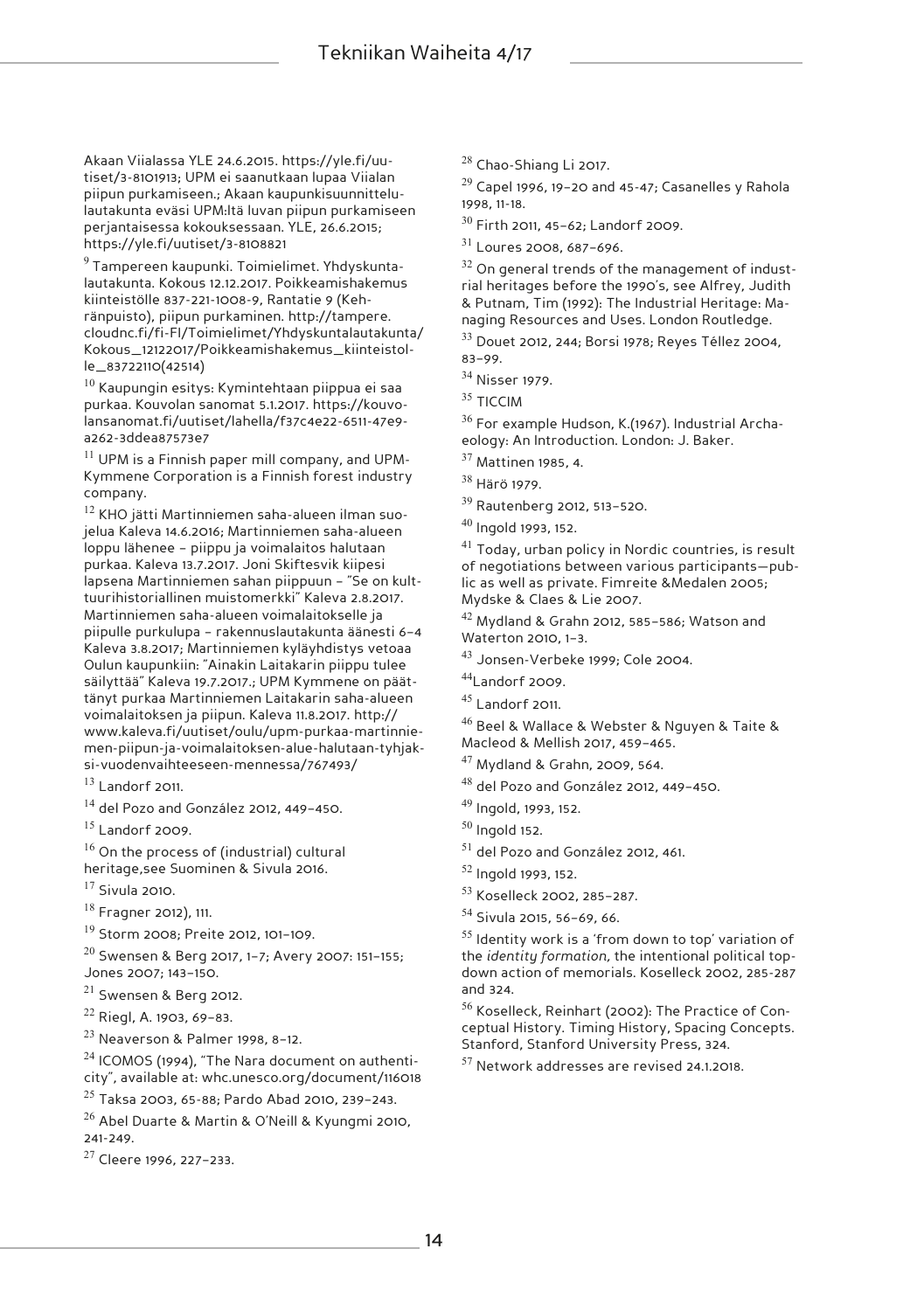#### **REFERENCES**

### **Newspapers and media sites**<sup>57</sup>

Turun Sanomat 2000–2018. http://www.ts.fi/haku/

Kaleva 2000-2018. http://www.kaleva.fi/cf/arkisto. cfm

YLE: https://yle.fi/uutiset

ICOMOS (1994), "The Nara document on authenticity", whc.unesco.org/document/116018

#### **Municipal archives (online)**

Tampereen kaupunki. Toimielimet. Yhdyskuntalautakunta. http://tampere.cloudnc.fi/fi-FI/Toimielimet/Yhdyskuntalautakunta

#### **Bibliography**

- ABEL DUARTE Alonso , MARTIN A. O'NEILLl & KYUNGMI Kim: In search of authenticity: a case examination of the transformation of Alabama's Langdale Cotton Mill into an industrial heritage tourism attraction. *Journal of Heritage Tourism, volume* 5, Issue 1, 2010.
- ALFREY,Judith & PUTNAM, Tim: *The Industrial Heritage: Managing Resources and Uses*.Routledge, London 1992.
- AVERY, P: Born again: From Dock cities to cities of culture, in: M. K. Smith (Ed) *Tourism, Culture and Regeneration*, CABI, London. 2007.
- BEEL, David E; WALLACE, Claire D.Wallace, WEB-STER, Gemma; NGUYEN, Hai, TAITE,Elizabeth, MACLEOD, Marsail, MELLISH, Chris: *Cultural resilience: The production of rural community heritage, digital archives and the role of volunteers*. Journal of Rural Studies. Volume 54, August 2017, Elsevier Ltd, 2017.
- BORSI, F*: Introduzione alla archeologia industriale*. O $\Box$ cina Edizioni, Rome 1978.
- CAPEL, H: *La rehabilitación y el uso del patrimonio histórico industrial*. Documents d'Anàlisi Geogràfica, No. 29: 1996.
- CLEERE, Henry: The concept of 'outstanding universal value' in the World Heritage Convention.
- *Conservation and Management of Archaeological Sites*. Volume 1, 1996.
- FIMREITE, A. L. & MEDALEN, T. (Eds) *Governance i norske storbyer. Mellom offentlig styring og privat initiative. Scandinavian Academic Press*, Oslo 2005.
- FIRTH, Tracey Martine (2011): Tourism as a means to industrial heritage conservation: Achilles heel or saving grace*? Journal of Heritage Tourism* Volume 6, 2011.
- FRAGNER, B: Adaptive re-use, in: J. Douet (Ed) *Industrial Heritage Re-tooled. The TICCIH Guide to Industrial Heritage Conservation*, Carnegie Publishing Carnegie Publishing, Lancaster 2012.
- FRISCH, Michael: De-, Re-, and Post-Industrialization: Industrial Heritage as Contested Memorial Terrain. Journal of Folklore Research. Vol. 35, No. 3, 1998.
- GRAHN, Maarit: *Perheyhtiö ja paikallisuus. A. Ahlström Osakeyhtiön historian perintö Noormarkussa.* Turun yliopiston julkaisuja. Sarja C, Osa 374. Turun yliopisto, Turku 2014.
- GRAHN, Maarit: Teollinen kulttuuriperintö jälkiteollisen ajan resurssina. Satakuntalaisen kenkä- ja nahkateollisuuden jäljet ja niiden uuskäyttö. – Heikkilä, Suvi (toim.). *Satakunnan teollinen kulttuuriperintö*. Satakunta XXXII. Satakunnan Historiallinen Seura, Harjavalta 2017.
- HARVEY, D.C: Heritage pasts and heritage presents: temporality, meaning and the scope of heritage studies. *International Journal of Heritage Studies*, 7(4), 2001.
- HUDSON, K: *Industrial Archaeology: An Introduction.* J.Baker, London 1967.
- HÄRÖ, Erkki: *Ruukinmiljööt.* Näyttelyluettelo. Suomen rakennustaiteen museo, Helsinki 1979.
- JONSEN-VERBEKE, Myriam: Industrial heritage: A nexus for sustainable tourism development. *Tourism Geographies* Vol. 1 , Iss. 1; 2002.
- KOSELLECK, Reinhart: *The Practice of Conceptual History. Timing History, Spacing Concepts*. Stanford University Press, Stanford 2002.
- LANDORF, Christine: Managing for sustainable tourism: a review of six cultural World Heritage Sites.

*Journal of Sustainable Tourism* Vol. 17 , Iss. 1, 2009.

- LANDORF, Chris: A Future for the Past: A New Theoretical Model for Sustainable Historic Urban Environments. *Planning Practice & Research* Vol. 26 , Iss. 2, 2011.
- LOURES, L: Industrial Heritage: the past in the future of the city, *WSEAS Transactions on Environment and Development*, Vol.4, No.8, 2008.
- MATTINEN, Maire: *Teollisuusympäristöt : teollisuusympäristöjen dokumentointi, tutkimus ja suojelu Suomessa* Työväenperinne-Arbetartadition, 25, Helsinki 1985.
- MYDLAND Leidulf & GRAHN, Wera: Identifying heritage values in local communities*. International Journal of Heritage Studies* Volume 18, - Issue 6, 2012.
- MYDSKE, P. K., Claes, D. H. & Lie, A. (Eds): Nyliberalisme—ideer og politisk virkelighet. Universitetsforlaget, Oslo 2007.
- NEAVERSON Peter & PALMER, Marilyn (1998): *Industrial Archaeology: Principles and Practice*. London, Routledge, 1998.
- NISSER, Marie (1979): *Industriminnen: En bok om industri och teknikhistoriska bebyggelsemiljöer*. Arkitekturmuseet/LiberFörlag, Stockholm, 1979.